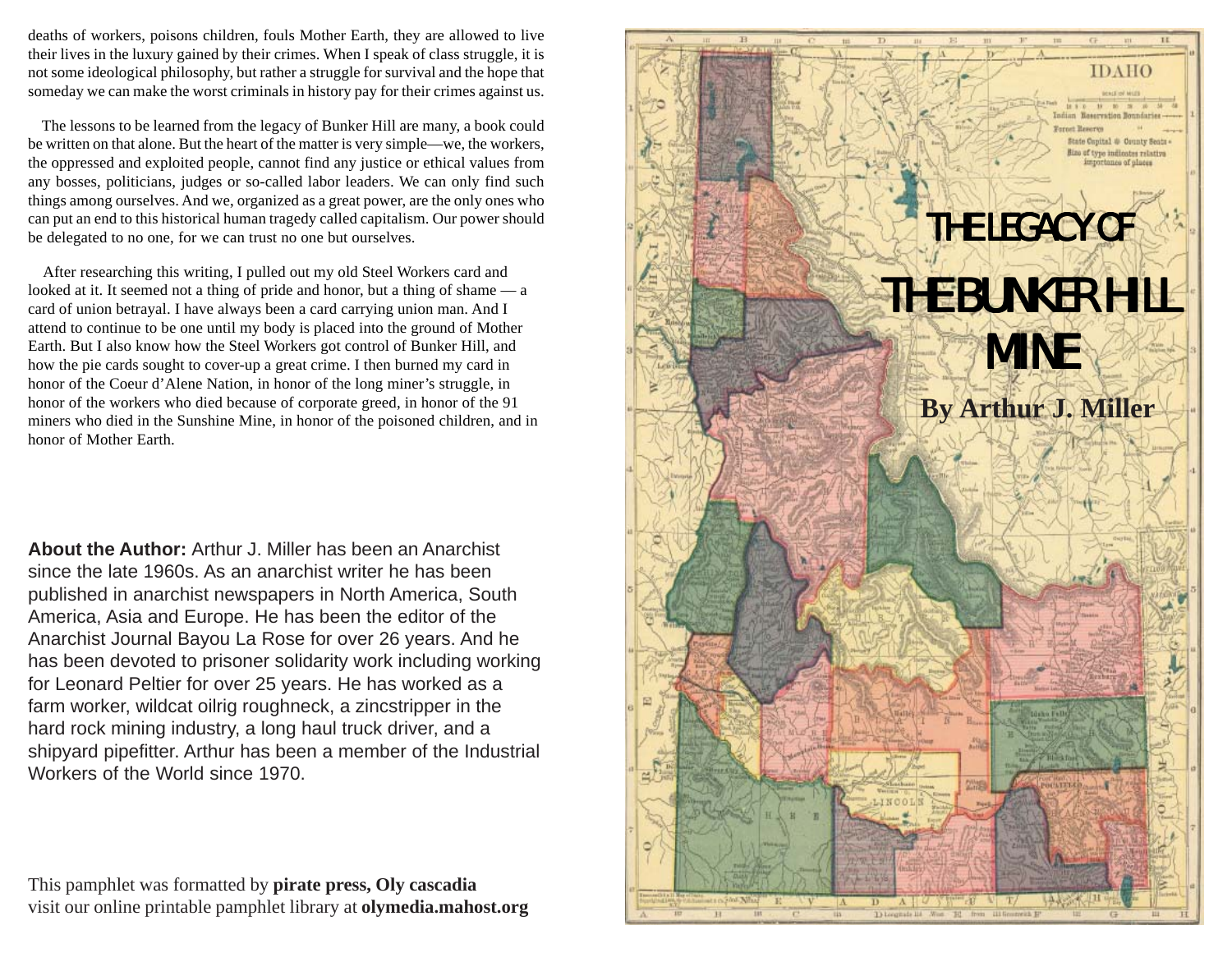## **THE LEGACY OF THE BUNKER HILL MINE**

 Deep within the mountains of the panhandle of Idaho is a valley that white people named Silver. This valley is the heart of what became known as the Coeur d'Alene Mining District. The Bunker Hill Mining complex, situated from the west end of the town of Kellogg and through the town of Smelterville, includes a silver, lead and zinc mine, a smelter, a zinc plant and a rail yard.

 Bunker Hill has had a turbulent history spanning over 100 years. Though Bunker Hill is now closed down (hopefully for good), the final story cannot be written, for the effects will linger on for generations to come. Many histories are written in such a way that they seem distant in time and place, but the story of Bunker Hill has a personal aspect for me because I once worked there.

 Back in 1972, I wandered into the town of Kellogg with my stake, built while picking fruit in Oregon, nearly exhausted. I made my way down to the main drag where I found the employment office for the Bunker Hill Mining Company. The place was old and run down, and gave you a feeling of stepping back in time. Once inside they had me fill out a few papers, and without reading them, and no questions asked, I was told that I would begin work the following day. Because of my youth I was assigned to the cellroom of the zinc plant where I was to be a zinc stripper.

 After being handed a few papers and being told to report for the graveyard shift the next day, I decided to scope out the town and find a place to camp until I made enough to pay some landlord for a flop. From the get go I could tell that there was something different about the people, something that I had never seen before. I guess you could say there was a haunting feel about them—a sense of tragedy, a hurting look in their eyes, something that you can't quite put into words. I knew the reason for what I saw. Five miles to the east of town 91 miners had died in the Sunshine Mine only a short time before. The date of that great fire, May 2, 1972 will always live on in the memory of those that live in the Silver Valley.

 The Sunshine Mine was a maze of over 180 miles of tunnels reaching a mile below the surface. Old tunnels in the worked-out areas of the mine were not sealed off and were full of dried-out timber. Like the other hard rock mines in the area, the Sunshine Mine was what is called a "hot mine" Down in the hellish tunnels the temperature would exceed 100 degrees and the air was very dry. The timber would dry out and any source of ignition or sometimes even spontaneous combustion will set the timber burning.

 Once the fire gets going smoke and carbon monoxide gas rapidly fills the mine's air stream and ventilation system. Once the smoke and gas reaches the miner's, there is only a minute or two before they lose consciousness. The fire started at the 3,700 foot level, trapping the miners below and forcing those above to flee for their lives. Though the law calls for two ways out of a mine, this one had only one. The miners rode an elevator down to their job sites, and this hoist was operated by workers from above.

 Some of the hoist operators died at their posts trying to get their fellow workers out. Once the operators were overcome by smoke and gas there was no way out for the miners below. One operator later testified that "The men were choking, down on their

 5) The South Fork of the Coeur d'Alene River and many streams were found to be repositories for lead, cadmium and zinc. Fish that found their way into these waters were killed. An estimated 72 million tons of mine tailings remain in these waters, and an estimated ton of heavy metals are washed down the river every day. The EPA says that cleaning up this mess in these waterways is beyond the Superfund capabilities.

 6) The problem is yet to end, for heavy metals are still coming out of the portals of the mines.

 I wish I could take pity on you dear reader, and tell you that this corporate crime was confined to the Silver Valley, but it is not. The Coeur d'Alene River feeds into the Coeur d'Alene Lake, which is full of toxic sediment and from there it goes down the Spokane River which feeds into the Columbia River. The toxic sediment collects behind dams and washes all the way down the Columbia River to the ocean. Adding to this problem has been clear-cut logging, road building and commercial development. All this adds to runoff from rain and melting snow, which picks up the toxins from the ground and washes it into the rivers. This also increases the amount of flooding in the area. In years of great flooding toxic sediment is dispersed throughout the flooded area.

 The federal government and the state of Idaho, take the attitude that over a long time that once the toxins are washed away, that new clean sediments will cover over the toxic sediment in the waterways and flood grounds and be sealed in.

 Who will pay for the cleanup, and what happened to the corporate criminals? Keeping the crime a secret allowed Gulf to sell Bunker Hill and take their assets to New Zealand where they cannot be touched. They then filed for bankruptcy in the U.S. This gets them out of paying for the cleanup or other law suits by poisoned people, and leaves Bunker Hill workers without their pensions and medical benefits. The new owners were able to profit from the cover-up of the truth and the slow action by the EPA, and ran the mine for a while; they then closed it down and sold off contaminated equipment and rail ties. They then diversified their assets to the point that there was no company left.

 This story of the Silver Valley comes to an end where the history began, with the Coeur d'Alene Indian Nation. They are suing eight mining companies still left in the area, the Union Pacific Railroad (because of the uncovered railcars that went through their land and the toxic material that blew off them) and the state of Idaho to force a cleanup of the waterways, flood grounds and along the rail line. The Coeur d'Alene Nation's land is downstream from this dreadful mess. This is the first such suit by a Native Nation.

 A mine owners association has recently "fixed" the blame for the closing of Bunker Hill on "environmental extremists, the Coeur d'Alene Indians, and disgruntled miners who exaggerated the harmful effects of (toxic) materials from mining." And to show just how sick some people can get, there are those who want to create a Bunker Hill National Park to honor Bunker Hill's great history.

 The mine owners, the politicians, the U.S. government, the state government of Idaho and the pie-card leaders of the United Steel Workers were all partners in the crime that took place and the long cover-up of their misdeeds. If a poor person steals a loaf of bread to eat, that "criminal" is hunted down as a threat to humankind. If a rich person causes the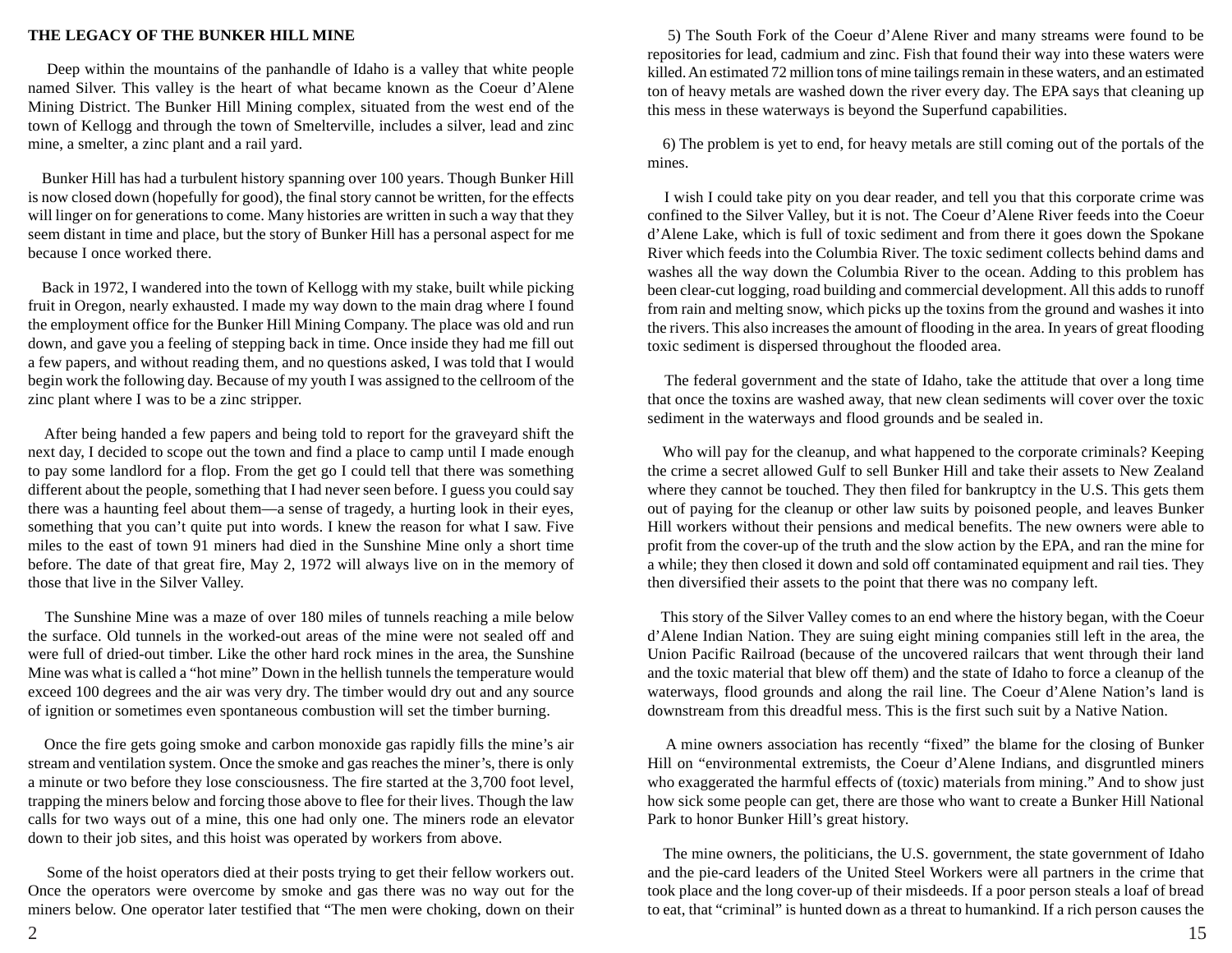4) Over 5,000 people have been exposed to the lead fallout. In 1974 the Center for Disease Control tested children for blood lead levels and found that all the children living in Smelterville had unsafe levels, as did 99 percent of children in Kellogg and 93 percent of children in Pinehurst. This came to nearly 600 children known to have been poisoned by corporate greed at that time that was documented by the government. No one knows how many other children in the area were poisoned. The government left it at that and did nothing until 1980, six years later, when they found that 75 percent of the preschool children (not even having been born yet at the time of the great exposure) were poisoned. No follow-up studies were done to see if this was a continuing tread, to determine the long-lasting health effects on the children known to be poisoned, and no testing was done on the adults. Again this information was not released until years later, and nothing was done to stop the continuing poisoning of children. It was not until 1994 that another test was done on children, and it found one-fifth of the children had blood-lead levels greater than the harmful level.

 Are there words to really tell you how I feel about all this? Even saying that this was premeditated mass murder seems not to be sufficient. To knowing cause deaths of workers, to knowing cause the great suffering of little children with their twisted bodies, and to knowing allow this to continue year after year, there are just no words in any language strong enough for such a crime. No matter how many years past, this crime haunts my very being, it sickens me. With the mixed emotions of sorrow for the victims and immense rage for the profiteers and the government, I will carry this with me to my dieing day.

 Through a conspiracy by the federal government, the state of Idaho, the courts and Gulf, the people of the area did not know about how badly they had been poisoned until 16 years later. The only action that was taken was by the Public Heath Service, which went into the schools and would put on puppet shows to teach children how to play (among the effects of lead poisoning is reduced mental ability).

 In 1985 Bunker Hill became the second largest Superfund site in the country, covering an area of 21 square miles. The following is but a small sampling of what was found at the site:

 1) Trees, grass and other vegetation would not grow in much of the area because of toxic metals in the soil and high soil acidity caused by sulfur dioxide emissions.

 2) The smelter contains at least 36,500 tons of toxic heavy metals including lead, zinc, cadmium, mercury, cobalt, copper, beryllium, arsenic, asbestos, antimony, selenium and PCBs. If all the buildings were to be demolished the hazardous debris from that alone would fill 22,500 dump trucks.

 3) The Central Impoundment Area, a level dike of smelter waste piled over 70 feet high and extended for a mile, contains 20 million tons of highly toxic mine tailings. When the wind blows, "fugitive dust" blows into the surrounding towns. Until recently, the town of Kellogg, not knowing of the toxins in the waste, would crush slag off these piles and spread it on icy streets.

 4) The yards, playgrounds, schools and even the rugs inside of homes were found to contain lead and other toxic material.

knees." When the last hoist came up, "all the miners in it were lying on the floor—either dead or unconscious." He collapsed but was saved by a fellow miner. Nine days later the last of the 91 dead miners were found. On that same day came news of five more miners' bodies found in another mine fire in Farmington, West Virginia, where 78 miners had died and it had taken three years to find the last bodies.

 Figures from the Federal Bureau of Mines show that before the fire, the Sunshine Mine had an injury rate five times the average for metal mines, and that the fatality rate was twice as high. Mining inspectors found 35 violations just two months before the fire. And that was in the areas they could inspect, the worked-out areas were too cluttered with old timber and other debris to be inspected. There had never been any fire drills in the mine, no fire escape plan, and the portable respirators were old, rusty and mostly unusable (and the miners had no training on how to use them).

 Seven days after the tragedy, Irwin P. Underweiser, Chairman of the Board of the Sunshine Mining Company, spoke the following words to an Associated Press business editor. "In spite of the shutdown, we may make a profit on the closure. Insurance will cover cost of a shutdown of up to six months, although we don't anticipate such a lengthy closure. Also keep in mind that the Sunshine Mine is our nation's largest single silver producer. I wouldn't be surprised if the closure might put a crimp on the silver supply, forcing prices to go up in the ten percent neighborhood." And people wonder why I think the bosses are the scum of the earth. A few months later the Sunshine Mine was up and running again and it is still in operation today.

 After I found a place to camp, I made my way over to the Sunshine Mine. Along the way I was picked up by an old-timer who had lost his only son in the mine. He told me that he often drove up to the mine just to think about his son and try to understand why all those miners had died. He showed me where the families had stood their 24-hour vigil for nine days. Right behind that area still stood a sign that read; "This is the first day of the rest of your life. Live it safely." Not far away was the old exhaust stack that billowed out smoke from the fire over the weeks it took before it was put out.

 He told me of being a "gypo" miner for over 36 years before mine dust had destroyed so much of his lung tissue that he had to retire. He said the mine owners just didn't give a damn about the miner; it was only the ore they cared about. I asked him how the other miners in the area reacted. In a voice trembling in both grief and anger, he said, "A little bit of every miner died that day. But every miner knows that they carry a death sentence just waiting to be carried out. If they are not killed down in the mine, then the mine dust will kill them slowly."

 He did say that a mine east of there, the Lucky Friday Mine, had a wildcat strike 20 days after the fire when the owners refused to allow a union safety inspection team permission to accompany a Bureau of Mines safety inspection team in a tour of the mine.

 The next day I made my way up past the mine and smelter to a little box canyon where the zinc plant lay hidden from sight. As I walked up the canyon I noticed that the hills around it were barren off all plant life. At the front gate stood a sign that said the plant had gone 30 days without lost time due to accidents. I was later told that a few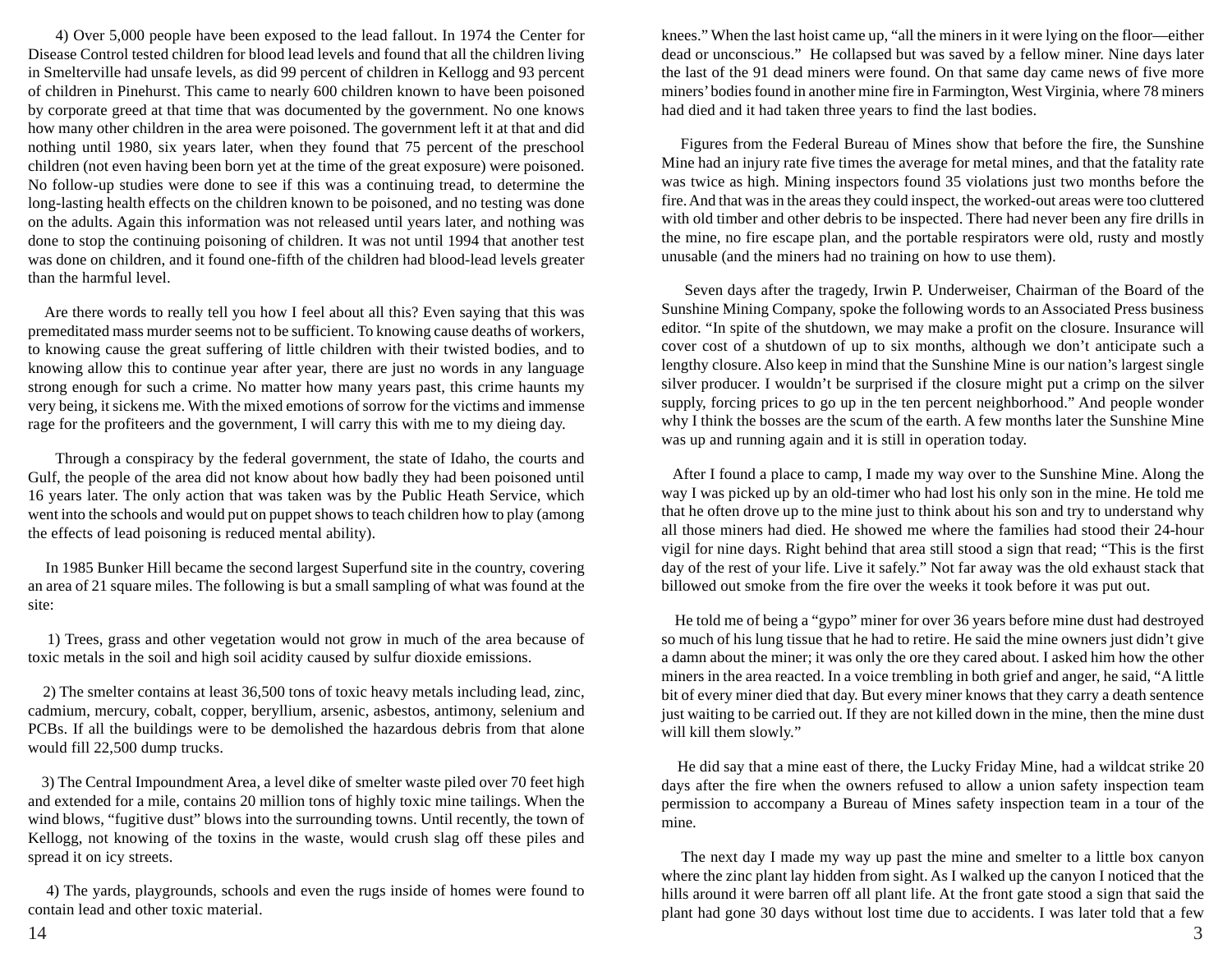years back, when those 30 days was accumulated, they stopped updating the sign. The zinc plant was an old, dilapidated place with rotting walls and floors, in which one had to step with some care so as not to step into a hole. The place had a sulfuric smell to it, with a few other unidentifiable aromas mixed in so that one's nose would never grow accustomed to the stench.

 The cellroom was where the zinc from the mine was poured into large vats of sulfuric acid and was then charged with 15,000 volts of electricity. The zinc strippers were all young; nobody over the age of 30 was allowed to work in there. We all wore rubber boots and rubber gloves, and our clothes were patched together with rubber patches. The zinc crystallized on plates, which we had to climb up onto the vats and pull up with a hook that looked like a longshoremen's hook with the point, cut off. We placed the plates on a cart and then we stripped the zinc off in another area. There were 40 plates to a cartload, and we had to do eight cartloads in a shift. That meant that if you wanted a break or lunch you had to bust ass. If you missed your quota twice you were fired.

 From time to time you would hear a popping sound, like a firecracker going off, from bad electrical connections. Once, when I was there, a whole bank of plates started popping and smoking, as if a full room of fireworks was going off at the same time. As I ran I could see other workers running in every direction through the dense smoke and sparks. Two workers were injured and carried off, then back to work we went to make our quotas.

 It goes without saying that our working conditions were atrocious, and our pay was low. The parasitic union that held the contracts, ruled by the iron law of "union jurisdiction", was worse than worthless. While I was there rank-and-file zinc strippers held a number of meetings with the idea of forming their own union. There was always much talk of their resentment and distrust of the union, the United Steel Workers of America.

 There was no love for this union that was forced upon them and cared not for the workers of the district. Though the thought of this little group of young zinc strippers taking on the sellout piecard I.W. Abel and the right wing USWA warmed my Wobbly heart, I knew there was no chance of success. At the first meeting I sat there not saying a word. For I had learned from past experience that a true labor organizer first listens before they open their trap. At the second meeting I spoke just once, and that was to say that the only way we could restore true unionism was to reach out to our fellow workers throughout the district.

 Though nothing came of all this, other than a banding together of a number of young rebels to vent their frustration, it was interesting to see history making a full circle. For the union movement began with small groups of workers coming together against incredible odds.

 Back in 1882, placer gold deposits were found along the banks of the Eagle and Prichard creeks. At this time, the U.S. government was forcing a treaty upon the Coeur d'Alene Indian Nation. The Coeur d'Alenes signed the treaty that forced them to live on a reservation, and the government agreed not to wipe them out. The treaty was sent  $\frac{4}{13}$ 

other children, that she had "three walking dead babies." In 1975 Bill Yoss went to see an attorney in Spokane to see what could be done. While he was away he was fired. The Yoss family filed suit against Bunker Hill. The information gathered for the suit told a story of corporate crime almost beyond comparison. Bunker Hill settled with the Yoss family and the families of 35 other children in 1981. All records and information gathered was sealed by the court, and it was not until 1990 that the records and the story that the suit revealed of the poisoning of the people of the Silver Valley became known.

 Within the unsealed documents was found a two-page memo in which the vice president of Gulf Resources and Chemical Corp. (the company that owned Bunker Hill at that time) calculated an estimation on how much Gulf would have to pay if it continued to expose children to lead emissions rather than shut down the smelter and repair the baghouse. His estimate came to \$6 to \$7 million for poisoning 500 children. He also examined the possibility of discrediting the doctors who warned of the dangers of lead poisoning. At the time, prices for lead ore were high, so Gulf decided that the profits were far greater than the "costs" of poisoning children. That year Gulf raked in \$25.9 million from lead ore. Some of the costs to the workers and community included:

 1) The lead pollution was so bad that the State of Idaho was measuring it by tons per square mile. A reading in Kellogg showed in excess of 30 tons of lead per square mile in the year after the fire. Smelterville was put at 25 tons per square mile. "I had pictures I took at 2 p.m.," Bill Yoss said. "It was so dark you had to have your headlights on." The residents of these communities were exposed to mega-doses of lead greater than any other community anywhere else in the world throughout history.

 2) The hazardous threshold of lead, back then, was 1,000 parts per million. Sediments along the riverbank were measured at 40,000 to 50,000 parts per million. And by 1987, when they were finally measured, 75 percent of the yards in Kellogg and 81 percent of the yards in Smelterville exceeded safe levels.

 3) In a study of workers who had worked at the smelter between 1940 and 1965, found that deaths from kidney disease was four times higher than expected based on U.S. death rates. Deaths from kidney cancer were nearly double, and deaths from strokes were oneand-a-half times higher than expected. After the fire 56% of Bunker Hill workers have come down with kidney disease, including myself. It was not until the 1990s that this information was made public. Kidney disease takes a while to hit you after your exposure. Many workers, like myself moved on to other jobs, and thus cannot prove that their illness was caused by exposure to lead at Bunker Hill. They cannot even prove that it is job related. Thus, the figure of 56% has to be a low figure. How they came up with that figure was to track workers by their Social Security numbers and records, medical claims and the National Death Index. How many workers like me that are not included in that 56% no one will ever know. Maybe I will be included when I die. Like many other workers, working with the pain of kidney disease is hard. I had to quit my last job because of it. I have no medical coverage, no on going medical treatment, I keep myself going with roots, herbal teas, lots of cranberry juice and pain killers that I have to go up to Canada to get. Even as I write these words, I am struggling with pain to do so. Even the workers who stayed at Bunker Hill lost their medical insurance because Gulf went bankrupted.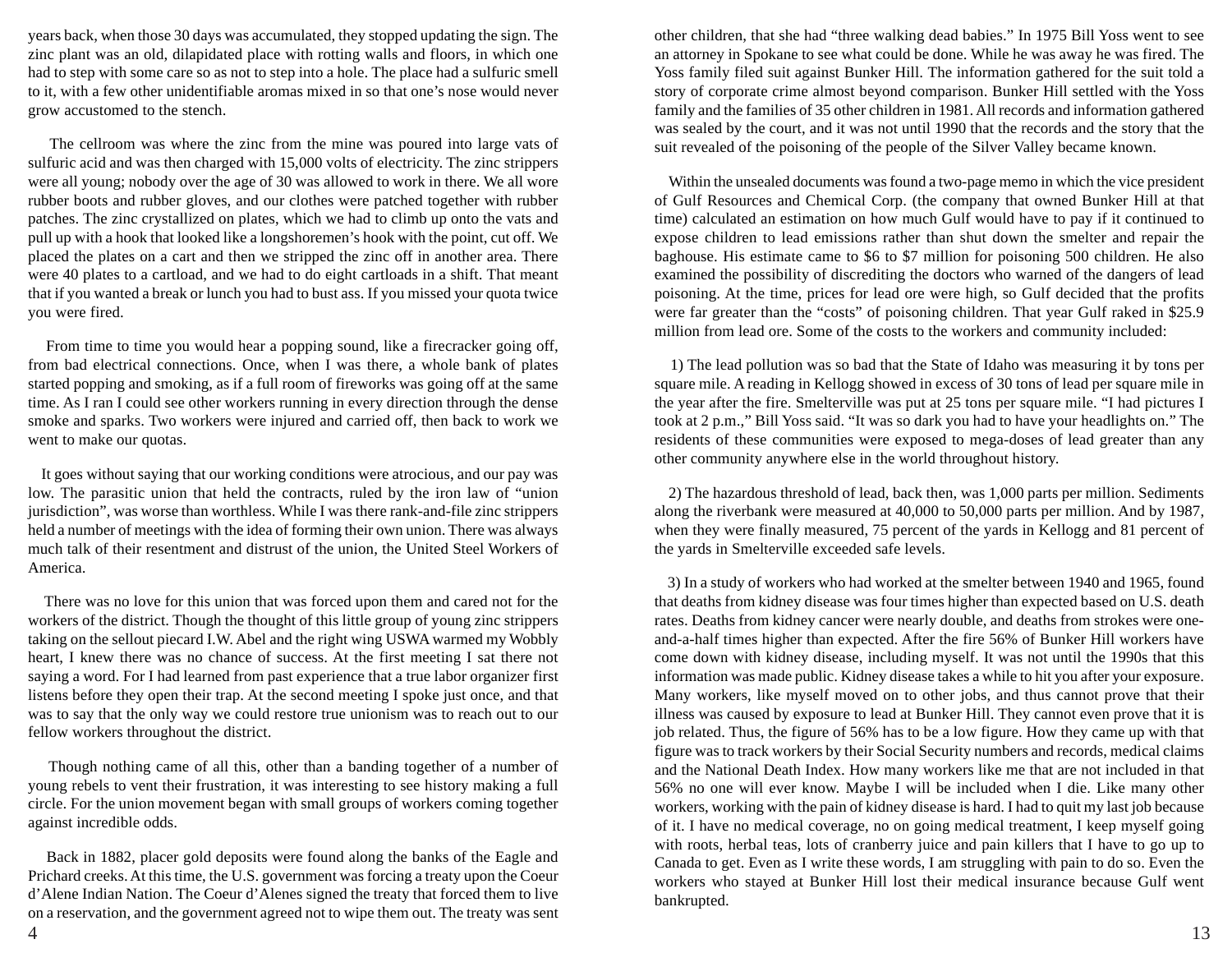about the so-called Communist infiltration in the U.S. Included in that was the claim of Communist control of some labor unions, including the Mine Mill Workers. To back this up they pointed to the expulsion of Mine Mill Workers from the CIO ten years earlier. With the help of some teachers, the Chamber of Commerce, the American Legion and the Shoshone County Anti-Communists Association a large number of high school kids organized the "I Am An American Youth Movement", and a large anti-Communist march and rally in Kellogg. The anti-Communist hysteria grew to the point that union miners found their own kids turning against them. Later even a group of miner's wives organized an anti-Communist group. The anti-Communists issue a rather interesting list of words used by "Communist" that included, working class, ruling class, capitalist, tyranny, class struggle, demonstration, character assassination, stool pigeon, coexistence, scabs, big money interests, freedom loving people, democratic action, democratic majority, world peace, and the workers. They stated that "by their words ye shall know them". And asked, "How many have you heard locally?"

 The striking workers stood strong threw the summer and then the reactionaries tried something different. A petition for decertification was started up and those that signed on were called Blue Carders. Later it was revealed that a new "American" union, the Northwest Metal Workers, was behind this with the help of the local media that printed their lies and decertification forms in their papers. The Blue Carders got enough signatures for a NLRB decertification election. By the time the election was held in December many of the workers were broken down by the anti-Communists campaign (it was said that only Communists would vote for Mine Mill Workers), some of their kids and wives turning against them and the "Back to Work by Christmas Committee" of the Northwest Metal Workers. This committee had such emotional pleas printed in the local paper such as a little girl looking up at her father saying, "Will you be back to work by Christmas, daddy?" And "Please, God! for Mommy's sake let daddy go back to work by Christmas." Also, the schools in the Kellogg area stopped the school lunch program saying that it was helping the strikers by feeding their kids. The company union, the Northwest Metal Workers won the election by 51 votes.

 Thus closed out the years of the Mine Mill Workers at Bunker Hill. The Metal Workers quickly gave the Bunker Hill bosses the contract that they wanted. A few years later the United Steel Workers took over the Bunker Hill contact along with all the other Mine Mill Worker's contracts in the district. And that is how I came to hold a card in the United Steel Workers a few years later.

 This story does not end here, for in 1973 a fire badly damaged the baghouse, where smelter emissions were filtered through cloth bags before being released into the air. Rather than close down the smelter and repair the damage, the jackasses ran the smelter bypassing the baghouse and the built-up lead rained downed upon the surrounding towns. The families, and most tragically the children, were poisoned with lead.

 The family of miner Bill Yoss, who had worked underground for 25 years at Bunker Hill, was tested by doctors from the Center for Disease Control. His daughter, Arlene, was found to have more than four times the threshold then considered dangerous. The lead had settled in her bones and her legs grew twisted. Only hot soaking baths would ease her continuous pain. Her mother was told, after the tests on Arlene and her two

to Congress, but they did not ratify it because the news of the finding of gold reached them. So the government forced the Coeur d'Alenes to give up all land in the Silver Valley.

 The Northern Pacific Railroad exploited the situation by issuing their infamous "Circular No. 6" which made wild claims of gold in the valley and triggered a gold rush. Mining towns appeared almost overnight, but little gold was found. The Northern Pacific made a killing off transporting gold-crazed prospectors and supplies to the district. Though dreams of gold faded, it was the discovery of silver that made the valley the major metal production district in Idaho. Some gold was mined in the area later along with lead, zinc, copper and other metals.

 In 1884, at prospector by the name of Noah S. Kellogg came into the district. For many years he had been a prospector in such places as the Boise Basin in southern Idaho, the fields of northern Montana, the Kootenay district of British Columbia, and in the Cascade mountains. In 1885, Kellogg obtained a grubstake and a jackass from two businessmen to prospect for gold in new areas of the valley. When his grubstake was exhausted he returned unsuccessful and gave back the jackass. He formed a second partnership and went looking once again. Somehow the jackass had gotten loose and Kellogg and his new partner came across it. As the legend goes, the jackass, when found was standing on a mineral outcropping of galena (lead sulfide) on a hill above Milo Creek. The story has it that the jackass was gazing across the canyon at another outcropping of galena. This was the discovery of what became the Bunker Hill & Sullivan mines.

 The first partners sued and a judge ruled, "From the evidence of the witness, this Court is of the opinion that the Bunker Hill Mine was discovered by the jackass, Phil O'Rourke and N.S. Kellogg." Since the jackass belonged to Kellogg's first partners, they got half the mine. So through the years the story has been told of the jackass that discovered Bunker Hill, owned Bunker Hill, and operated Bunker Hill. Any time the miners were up against it with the boss, they would say, "there's that jackass again." There was an old dancehall song about the jackass that went: "When you talk about the Coeur d'Alenes, and all their wealth untold, don't fail to mention Kellogg's jack, who did the wealth unfold." In the town of Kellogg a sign was erected that stated; "Kellogg, the town discovered by a jackass and still inhabited by its descendants!" That old jackass is held in a place of honor in these parts, there is a Jackass Mountain, Jackass Creek, Jackass Flats, Jackass Point, and Jackass Ski Bowl. One old miner said to me once, "did you know that the president came from Kellogg?" I said really? And he said, "yea, there's a jackass in the White House."

 As more and more mines opened up, miners throughout the west began to pour into the district. And with them they brought their union experiences. The first western miners' unions were started in 1867 in Virginia City, Nevada, and Leadville, Colorado. The following year miners in Butte, Montana set up a union. Small independent unions spread throughout the mining camps of the west due to the fact that the mine owners gave no concern for the safety of the miners who were dying in these mines, and their pay was low. In a number of mining camps the miners were not paid in money, rather they were issued "scrip" that could only be used in company stores. So you had a situation in many camps where the miner was exploited in the mines, little if any expense was given to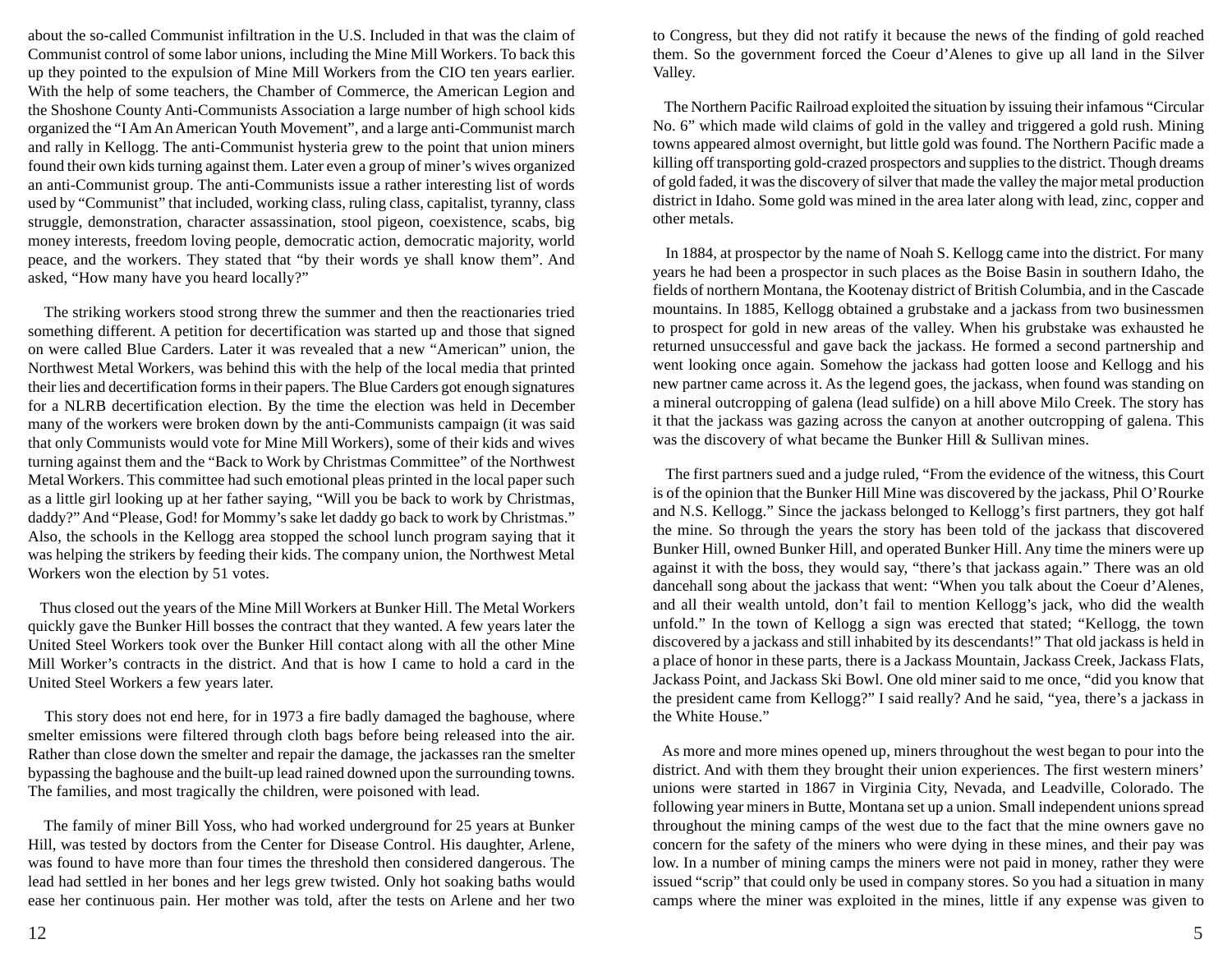safety, the wages were low, rent was paid to the owners for living space, and scrip was given to be used in company own stores that made a profit off that also. The mine owners were making great profits, and all the miners could do was to organize and try to fight back.

 One of the things that is consistent throughout the hardrock mining industry was the injury and deaths of the miners. The most common injuries came from falling objects. The chambers of the underground mine always contained loose rock. It takes little to cause this loose rock to come falling down upon the miner. Even with the safest of support timbers being used this is still a problem. But in many mines, taking the time for safety meant less profit for the bosses. One of the most dangerous parts of the mine is the open shafts because objects there can fall a long distance. Even a small object falling down from the top of the shaft can cause serious injury or death. There is one case where a rat fell two thousand feet down a shaft and struck a miner killing him. As more and more machines were added to the mines and operated within the shafts, the danger increased. In one mine falling objects combined for more than 50 percent of all injuries and fatalities. Falling was another major problem. Rather than the bosses providing proper scaffolding across shafts and ore chutes, the miners had to use mine timbers as bridges. These were not anchored down and there were no handrails, thus the slightest slip or the misjudging of footing in the dark, would send the miner plunging into the depths.

 Drilling and loading holes and the storage of explosives was another source of injuries and death. Even common sense was not all that common in the boss's pursuit of fast profit. At one mine the dynamite was stored in the blacksmith shop of all places, and was detonated by a spark touching off the blasting caps, blowing the place up and killing the workers inside. The most common accidents from drilling and loading holes came from: 1. Sparks igniting the charge before the blaster was ready. 2. Premature explosions due to misjudging how fast a fuse burned. One of the causes for this was that fuses were not made in a standardized manner. 3. Overloading a hole. Remember that the miner was forced to work quickly and for very long hours and by making the mistake of overloading a hole would bring the ceiling down upon him. 4. Misfired holes, the blaster would set 12 charges at a time and if there were not 12 that detonated that meant misfired holes. Some times the charge dud not misfire but had a slow burning fuse (again lack of uniform quality) and when the blaster would check on it the tardy charge would go off. Reloading a hot hole was also very dangerous. Sometimes in haste a loaded hole would be missed and in the dark the pick or shovel of a miner would hit the missing loaded hole and set it off. 5. The drilling of the holes often would send bits of rock or steel snapping back striking the miner, often putting out eyes.

 Cages that were used to lower the miners down the shaft, buckets; mine cars, giraffes and electric trains were another source of injuries and deaths. Like all things in a mine the equipment was the cheapest that the boss could get away with, additional safety equipment was not used, the equipment that they did have was not maintained as it should have been, equipment was pushed passed its limits, and the great speed that the workers were forced to work caused mistakes. Because of these things many a miner were injured or died.

moment the resisted Talf-Hartley. Even with all this going on, Mine, Mill Workers was able to pull off some of the largest post-war strikes in the country. But after a while they were worn down by the attacks from every direction on them. On Jan. 16, 1967, the United Steel Workers took over the Mine, Mill Workers, and the International Union of Mine, Mill and Smelter Workers was no more, except for one local in Sudbury, Canada that refused to change its name. Thus the legacy of the WFM died a very inglorious death. One can only speculate as to what a major difference there would have been to miners and the labor movement, had Moyer not sold out and forced the WFM out of the IWW.

 After the brutal repression of the 1899 strike, the Coeur d'Alene District went through a number of years without any unions. This was aided by blacklists and the Idaho state government that issued a proclamation that forced miners to get a permit from the state to work. To get a permit a miner had to renounce membership in any organization (the union) that was involved in the 1899 struggle. Also any miner who was involved in that strike was refused a permit to work. In the '20s and '30s the Mine Mill Workers made slow inroads back into the district. This first important strike came about on August 2, 1937 at the Sunshine mine. With 216 miners picketing the mine some of the other mines (including Bunker Hill) that were still nonunion told their workers to quit work for the day and go to the Sunshine mine and put on a counter demonstration against the strike. Though they all took the day off with pay, only a small handful joined the counter demonstration. The press carried wild tails of violence, a tipped over buses set on fire, burning cars blocking the main highway and many injuries. The fact is that none of this had happened. It was only a campaign by the press to try to turn people against the strikers. The company fired all the strikers and hired scabs to take their place. Since the firing of workers involved in a legal strike was against the law, the fired workers did get back pay after a number of years of court battles, which the other mine owners helped with Sunshine's legal expense. The union miners were blackballed and could not get jobs in the other mines.

 It was not until 1942 that unionism return to Bunker Hill with a contract with the Mine mill Workers. By 1946 most of the district was again under union contact. But unfortunately the unity of the district was broken by a right wing element. In the contract negotiations of 1947 one of the three locals broke away from the other two and signed their own contract, with was for less than the master contract signed in time by the other two locals. When the 1949 negotiations were taking place the same local broke away again and signed as contract that was the same as before with no changes. The difference this time was that the other locals went out on strike. The right wing element had also infiltrated one of the other locals and forced an early settlement at Bunker Hill. This break in unity forced a settlement for far less than was being struggled for in the other mines. There was another strike in 1955 with about the same disunity and a settlement for less than they could have gotten. After this the locals went their separate ways and there were no more district wide Mine Mill strikes.

 In the 1959 into 1960 negotiations at Bunker Hill the company took a hard line against the union and broke off all talks. On May 5, 1960 the workers at Bunker Hill went out on strike. This strike was to be different than in the past, for the reactionary and business communities mobilized against the union workers like never seen before in the district. The first important part in this happened in the schools. The school kids were taught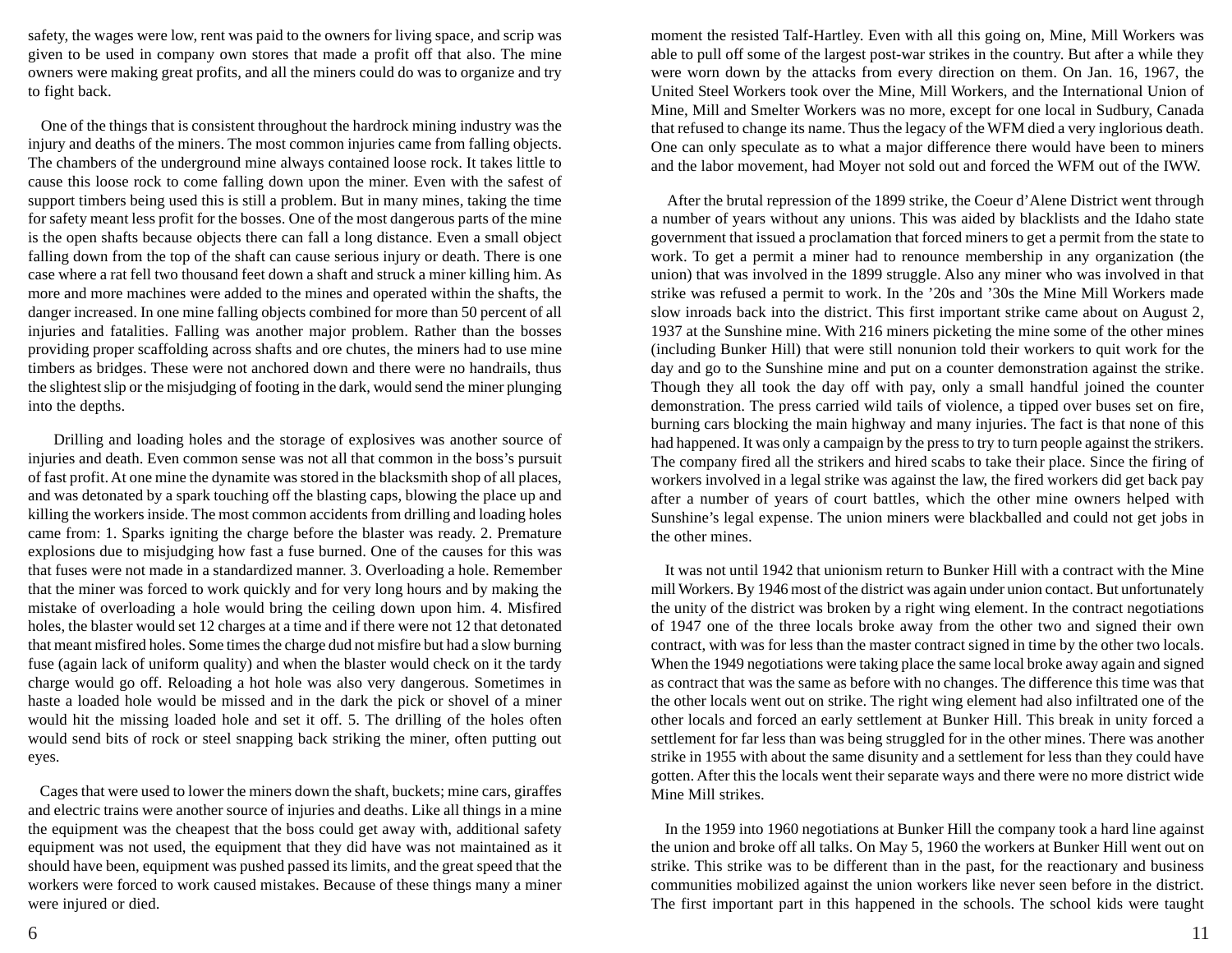The IWW was the logical next step in the struggle of working people. An organization built out of the direct experiences of the working class, with the purpose of doing away with the exploitation of the working class by using the two greatest weapons the working class has. First, the power of production, and second, universal solidarity. And with these two weapons the IWW sought to take industrial control away from the parasites and place it in the hands of those who do the useful work in society, the workers, and to put an end to the age old conflict between the employers and the workers.

 These ideas were seen as a danger to not only the employing class, but also to those who sought the power of the working class for their own selfish reasons. The so-called labor politicians that wanted working people to delegate their power to them with the unkept promise that they would act in their interest, and the union "piecard" leaders who feared worker control would mean the loss of their power and fleecing of working people. Both of these types of scoundrels did all they could to try to destroy the IWW. After three years the treacherous piecard Charles Moyer, through underhanded manipulation, was able to withdraw the WFM from the IWW, which they had a major part in creating. Eventually Moyer was expelled from the miners' union for corruption. Though the IWW was able to go on and produce a massive labor struggle, the fact that the IWW did not become what it could have been was a direct result of so-called labor 'leaders' who soldout the cause of working people for their own personal power and greed. Maybe one day working folks will learn who their true enemies are (all of them) and rebuild the IWW, the hope of such a thing happening is still alive today.

 In 1916 the WFM changed its name to the International Union of Mine, Mill and Smelter Workers, or the Mine, Mill Workers, as they were called. In the depression years there was considerable growth in the Mine, Mill Workers and in 1936 they were one of the eight founding unions of the Congress of Industrial Organizations (CIO). After the Second World War, Mine Mill Workers fell victim to the postwar, anti-labor and anti-communist hysteria. Like a number of other unions (including the IWW), they resisted the Taft-Hartly Act. They found themselves labeled subversive by the Subversive Activities Control Board. A number of their leaders were indicted, but they were cleared by the U.S. Supreme Court in 1956. Later, 14 more Mine, Mill Workers were indicted for conspiracy and were finally cleared again by the U.S. Supreme Court in 1968. Throughout the '50s and early '60s numerous Mine, Mill members found themselves arrested on state charges, including, in 1959 union vice-president Asbury Howard, who was jailed, beaten and sentenced to the chain gang for the crime of urging Blacks to register to vote in Alabama.

 The opportunistic, reactionary piecards in the CIO saw their chance to drive out of the CIO the more radical elements in the post-war madness. On Feb. 15, 1950, the Mine, Mill Workers were expelled from the CIO along with the Fur & Leather Workers Union, the United Electrical, Radio and Machine Workers of America and the International Longshoremen's and Warehousemen's Union. This clearly showed that the ideas of the IWW, of creating a labor organization outside of the conservative, piecard controlled labor organizations was correct. For what use is there in "boring from within" when at any given opportunity the reactionaries will stab you in the back?

 The CIO then handed all Mine, Mill Workers' jurisdiction over to the United Steel Workers. The Steel Workers had been violently raiding Mine, Mill Workers since the

 Gas was another common source of danger. As the blasters would blast out new holes, from time to time they would hit pockets of gas. If the gas did not explode causing a far larger explosion than the blaster counted on, it would fill up that part of the mine killing all workers in that area.

 Silicosis, or as the miners called it, "the con", is a lung disease, like Asbestosis, Black and Brown Lung disease. It comes from Silica that is the world's most abundant mineral. In mining operations, such as blasting and drilling, great clouds of dust are created and within that dust is Silica. In the old days the bosses made no effort to keep the dust down. Once a miner got "dusted" as they called catching "the con", the miner did not last long. It starts out with a shortness of breath and slowly the miner suffocates to death. There is no real treatment for silicosis, other than to stop working in the mines at the first symptoms. But since most miners were trapped in their line of work, they would keep on working until they could not carry on any longer. Then most of them would slowly die along and penniless. In later years, as the result of a bitter struggle for safety, water hoses were connected to the jack-legs (drilling machines) that would cut down on the dust. Though this did prolong the lives of the miners, it did not eliminate "the con" all together.

 Rock bursts is a source of many deaths and injuries of miners. Rock bursts are caused when the ground is blasted loose in one area of the mine, causing stresses to build up in the surrounding rock. When the rock can no longer withstand the stress it bursts out in a shower of rock and dust. Sometimes the burst is so great that the whole mine shakes like an earthquake. There have been some big rock bursts that were so great that they showed up on regional earthquake monitoring equipment. Rock bursts can split or even cause to crumble of even the best timbering supports. Miners can be buried or hit by flying rock. Those not in the direct area will be hit by an air blast, which they, unaffectionately call "a visit from Mr. Air Blast."

 No miners ever doubted the inhuman greed of the mine owners. They knew that if they were injured, sick or killed, some other poor soul would take their place.

 These early miners' unions had a lot of community support, not only because the miners made up a lot of these communities, but also because the mine owners callously endangered these communities for the sake of profits. The best example of this was in Butte where the city passed an ordinance prohibiting the open roasting of copper ore. This process had covered the town with noxious sulfurous fumes. In December of 1891 the Boston and Montana Company disregarded this ordinance and began roasting its ore in the open. Within 48 hours there were 15 deaths and many within the community were sick and confined to their beds.

 The first miners' union was organized in the Silver Valley in 1887, but little about this union is known for its members and activities were all secret. Organizing at Bunker Hill was hard, and anyone thought to be sympathetic to unions, or rose their voice about anything was fired. It was not until the winter of 1887-88 that the union was able to lead its first strike at Bunker Hill. On New Year's Day of 1891 a central union organization for the Coeur d'Alene District was set up called the Central Executive Committee of the Miners' Union of the Coeur d'Alenes. Throughout 1891 and 1892 Miners' union halls were built in every mining town in the district.